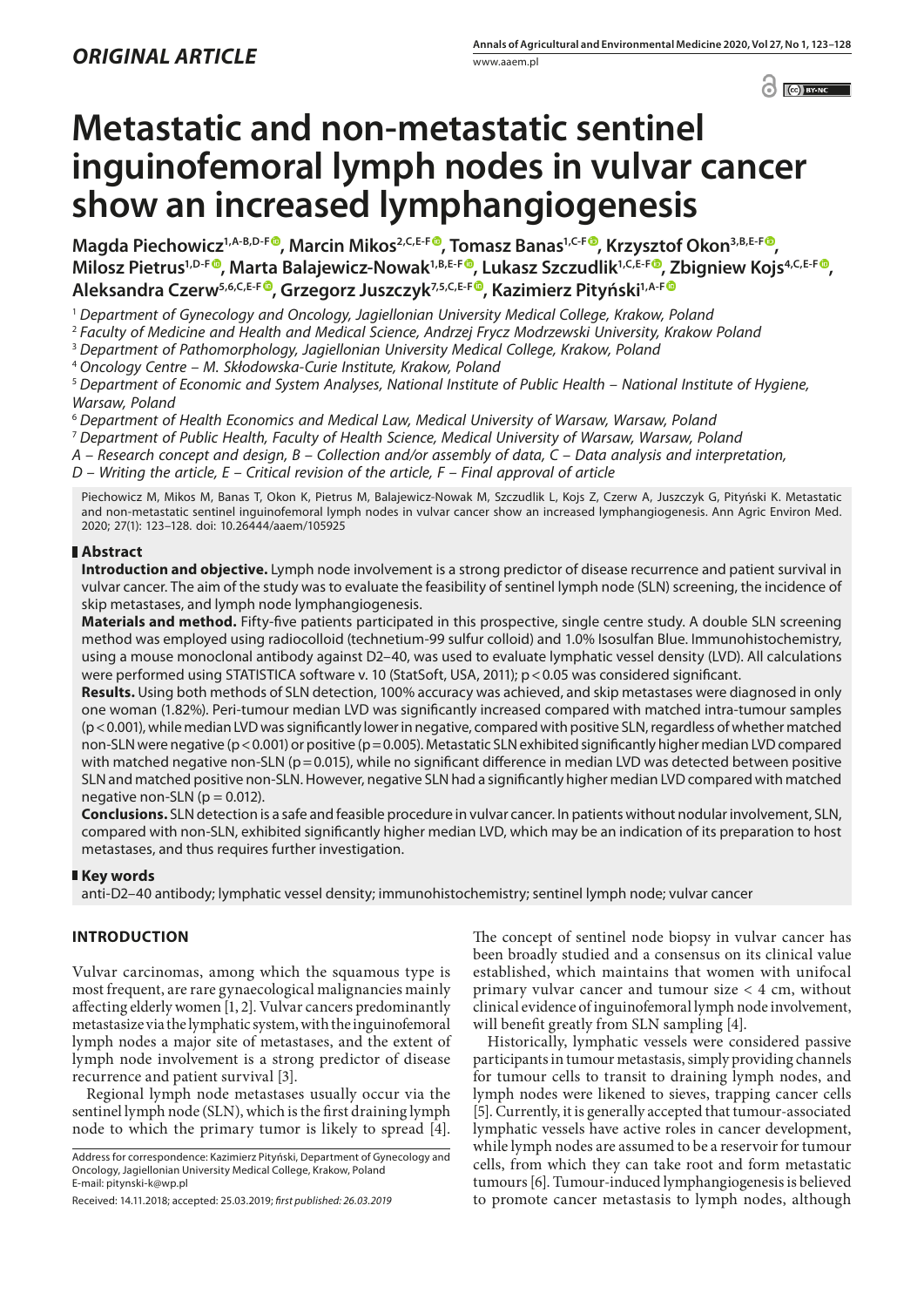Magda Piechowicz, Marcin Mikos, Tomasz Banas, Krzysztof Okon, Milosz Pietrus, Marta Balajewicz-Nowak et al. Metastatic and non-metastatic sentinel inguinofemoral…

reported data are not equally robust for all types of tumours, and some contradictory results have been published [6]. The results of studies using animal models suggest that tumour-associated lymphangiogenesis has potential significance, not only at the primary site, but also in lymph nodes. Hence, it is likely that primary tumours can induce new lymphatic vessel growth in draining lymph nodes before metastasis [5, 7]. SLN lymphangiogenesis has been identified in cutaneous malignant melanoma, breast cancer, and extramammary Paget's disease; however, compared with tumour lymphangiogenesis, the role of lymph node lymphangiogenesis remains largely unexplored [6, 8, 9].

The current study included women with unifocal squamous vulvar cancer and was designed to: (1) validate the feasibility of the SLN procedure for these patients, (2) estimate the incidence of skip metastases, and (3) evaluate the intensity of tumour and lymph node lymphangiogenesis in primary vulvar cancer, and determine the correlation between this process and tumour and lymph nodes using immunohistochemistry.

## **MATERIALS AND METHOD**

This single centre prospective study was performed between 2010–2016 in the Department of Gynaecology and Oncology of the Jagiellonian University in Krakow, Poland, and was approved by the Jagiellonian University Ethics Board. Women with primary unifocal squamous vulvar cancer with tumours < 4 cm, localized > 2 cm laterally from the median line, and with no evidence of inguinofemoral lymph node involvement, were considered eligible for the study. Patients with: (1) nonsquamous type vulvar cancer, (2) clinically or image positive inguinofemoral lymph nodes, (3) vulvar cancer recurrence, (4) history of vulvar/pelvic/abdominal radiation therapy, and (5) incomplete data, were excluded. After taking a history from each patient initially diagnosed with squamous vulvar cancer based on histopathological analysis of a vulvar biopsy, the patients were examined gynaecologically and rectally, the results reviewed, and additional laboratory and imaging tests performed. Subsequently, the patients considered by a gynecology/oncology consultant to be eligible for primary surgical treatment were included.

*Surgical treatment and sentinel lymph node (SLN) detection procedure.* Based on primary tumour diameter and localization, radical local excision or radical vulvectomy was performed, followed by unilateral systemic inguinofemoral lymphadenectomy. Patients with primary tumours localized ≤ 2 cm from the median line were excluded from the study. Prior to lymphadenectomy, SLN biopsies were performed in every patient by a high-volume radical vulvectomy surgeon, according to the trial protocol. For SLN detection, radiocolloid (Technetium-99 sulfur colloid) was injected intradermally 180  $(\pm 10)$  min prior to surgery, using a fourpoint injecting technique at 2, 5, 7, and 10 o`clock peritumourally. A gamma-probe was used for SLN identification before an inguinal incision was made to localize the optimal surgical approach. Isosulfan Blue (1.0%, 1 cm*<sup>3</sup>* ) (Patent Blue V, Guerbert GmbH, Sulzbach, Germany) was also injected peritumourally using the same four-point injecting technique 20 (± 5) min before surgery. The SLN procedure was performed prior to vulvectomy.

*Histopathological evaluation and detection of lymphatic vessels.* Postsurgical histopathological staging using FIGO 2009 classification and grading was performed on haematoxylin and eosin-stained slides, according to standard histopathological procedures, which confirmed the presence of squamous vulvar cancer in each patient [10].Immunohistochemistry (IHC) of the lymphatic vessels detection was performed using a mouse monoclonal antibody against D2–40 (Anti-D240 antibody [D2–40]; Abcam, Cambridge, MA, USA), a new selective marker of lymphatic endothelium. IHC was performed on 4–5 μm thick tissue sections. Slides were deparaffinized and dehydrated in 100% ethanol, washed in distilled water, and microwaved (600 W for 10 min and 5 min) in antigen retrieval solution (EDTA, pH 8.0). Next, they were washed in distilled water, cooled at room temperature (RT) for 20–30 min, and immersed in 3% H*<sup>2</sup>* O*2* to block endogenous peroxidase. After washing in distilled water (5 min) and Wash Buffer (Tris-HCl; DakoCytomation, S3006; Agilent Technologies LDA, Ltd., Stockport, Cheshire, UK) twice for 5 min, 100 µl of gammaglutamyltransferase 1 precursor antibody (GGT1; polyclonal (Thermo Scientific PA5–21344; Agiliens Technologies LDA, Ltd., Stockport, Cheshire, UK), diluted 1:400 in Dako Antibody Diluent with Background Reducing Components (Agiliens Technologies LDA, Ltd., Stockport,Cheshire, UK), was applied to each tissue section. Next, slides were incubated for 30 min at RT. After washing in Wash Buffer, secondary antibody (Dako Real EnVision HRP Rabbit/Mouse, K5007; Agiliens Technologies LDA, Ltd., Stockport, Cheshire, UK) was applied and incubated for 30 min at RT. peri-tumoural borders Visualization was performed using DAB (10–30 sec).

Lymphatic vessel density (LVD) using D2–40 staining, was evaluated in each tumour specimen, and in SLNs and non-SLNs, in 10 high-power fields (hpf; magnification x400), and expressed as the median number of lymphatic vessels per 1 mm2 . In cases where more than one SLN was identified, the median LVD of all nodes was calculated and used for the analysis. Similarly, median LVD for non-SLNs was calculated and analyzed. Each sample was assessed blindly by two independent observers. In the case of any discrepancy between the observations, samples were examined again, together, to achieve a consensus.

*Statistical analysis*. The Shapiro-Wilk test confirmed that analyzed variables were non-normally distributed. Data are presented as medians and interquartile range (IQR) or number of cases and percentage. Mann-Whitney U analysis was chosen for comparisons of independent groups of patients, while the Wilcoxon pair test was used to analyze LVD in consecutive lymph node samples. The Kruskal-Wallis one-way analysis of variance with *post-hoc* testing when appropriate, was chosen to evaluate comparisons of more than two groups of variables. A univariate regression model was used to evaluate the relationship of LVD with clinicopathological characteristics.  $p = 0.05$  was accepted as statistically significant. All calculations were performed using STATISTICA software v. 10 (StatSoft. 2011, Tulusa, OK, USA).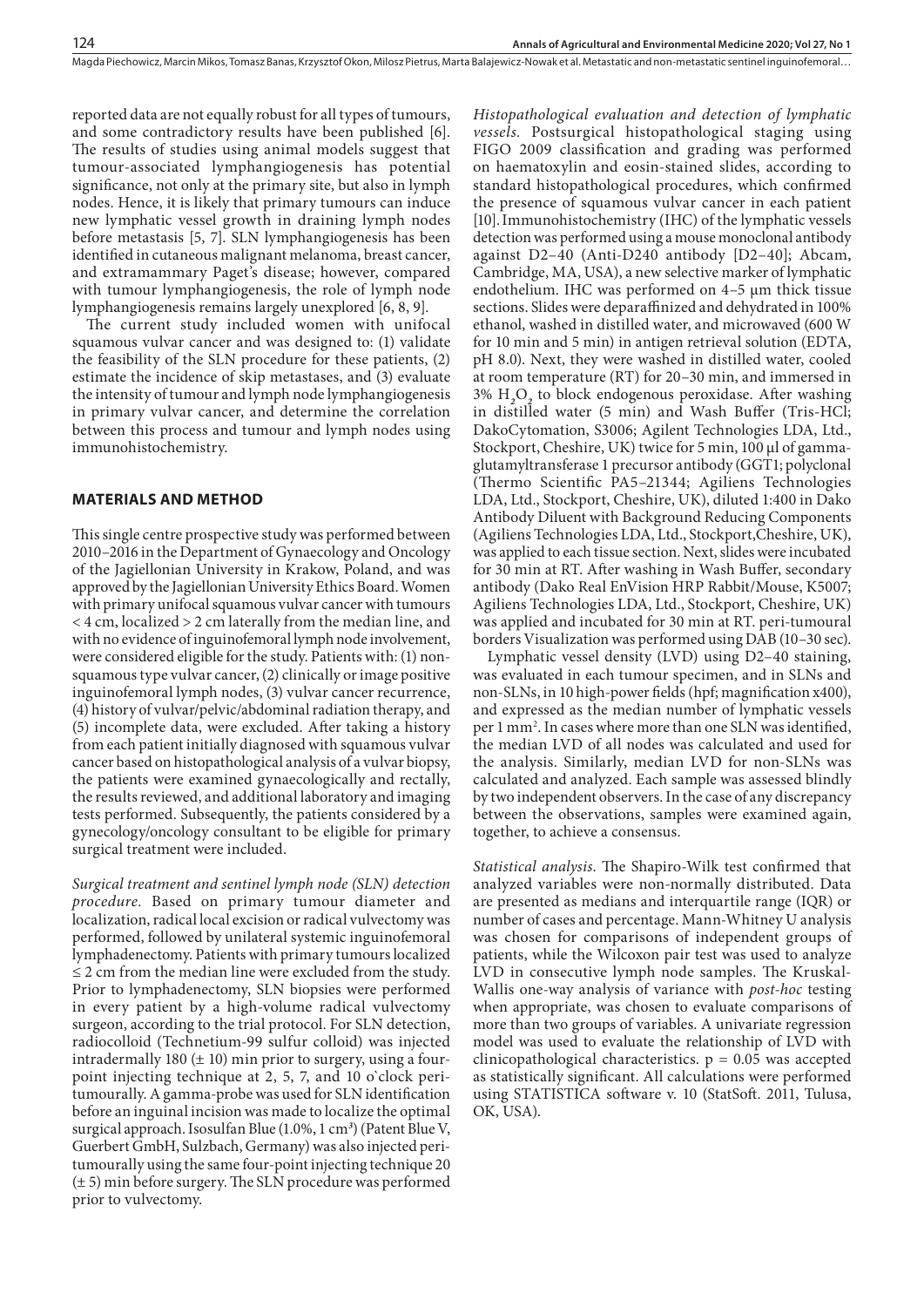#### **Annals of Agricultural and Environmental Medicine 2020, Vol 27, No 1**

Magda Piechowicz, Marcin Mikos, Tomasz Banas, Krzysztof Okon, Milosz Pietrus, Marta Balajewicz-Nowak et al. Metastatic and non-metastatic sentinel inguinofemoral…



**Figure 1.** Flow diagram demonstrating participant recruitment procedure. \*Group D was excluded from analyses due to the limited number of cases

## **RESULTS**

*Clinical characteristics.* From a group of 72 participants who were prospectively enrolled into the study, 55 finally met the inclusion criteria (Fig. 1). Fourteen patients (25.45%) underwent unilateral radical vulvectomy and 41 (74.55%) underwent radical local tumour excision, followed in each case by unilateral systemic inguinofemoral lymphadenectomy. The median age of the included women was 72 years (IQR: 7.5 years). Detailed clinicopathological characteristics of patients are presented in Table 1.

*Feasibility of the SLN procedure and risk of skip metastases.*  The SLN identification procedure using Isosulfan Blue failed in four women (7.27%) and in one woman (1.82%) using radiocolloid, indicating the high level of accuracy of each dye separately (92.73% and 98.18%, respectively). Both methods of SLN detection achieved 100% accuracy. Positive SLNs were identified in 14 (25.45%) and positive non-SLNs were confirmed in five (9.09%) patients, while 40 (72.73%) participants were both SLN and non-SLN negative. Skip

metastases, defined as positive non-SLN with negative SLN, were diagnosed in only one woman (1.82%).

Based on lymph node involvement, the following four groups of patients were distinguished and included in further analysis: Group A ( $n = 40$ ), SLN negative and non-SLN negative; Group B (n = 9), SLN positive and non-SLN negative; Group C ( $n = 5$ ), SLN positive and non-SLN-positive; and Group  $D$  (n = 1), SLN negative and non-SLN positive (skip metastases). Group D was excluded from further evaluation due to the limited number of cases.

*LVD in tumours and at the peri-tumour border.* Intra and peri-tumour LVD was determined (Fig. 2). Both intra- and peri-tumour LVD were independent of patient age (p = 0.672 and 0.416, respectively), tumour grade ( $p = 0.881$  and 0.779, respectively), disease stage ( $p = 0.956$  and 0.798, respectively), and lymphatic spread ( $p = 0.649$  and 0.712, respectively). Additionally, there were no differences in median intratumour or per-tumour LVD among Groups A, B, and C (p= 0.273) (Tab. 2). However, peri-tumour median LVD was significantly higher compared with intra-tumour expression in Groups A, B, and C ( $p < 0.001$ ) (Tab. 2), as well as in the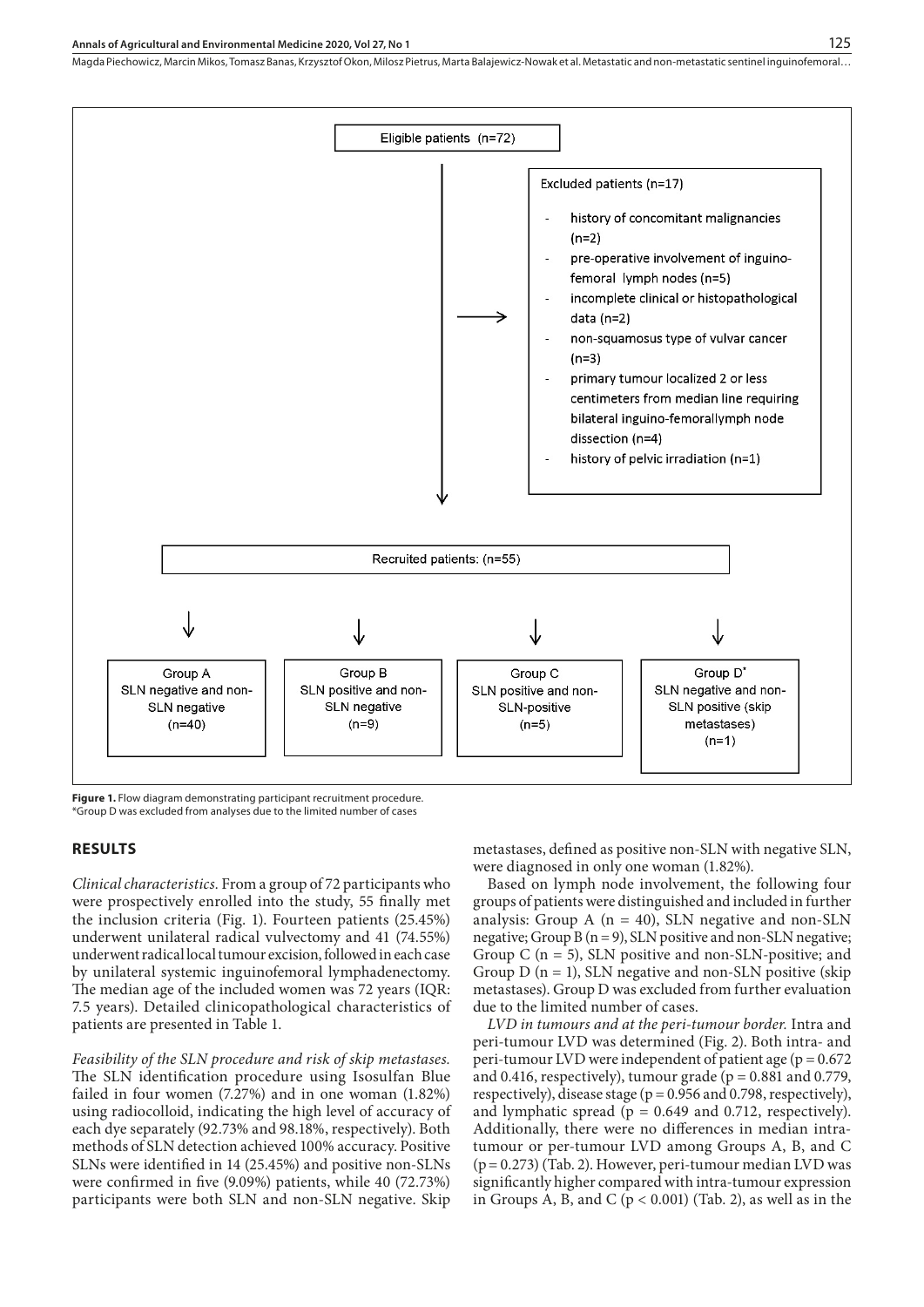Magda Piechowicz, Marcin Mikos, Tomasz Banas, Krzysztof Okon, Milosz Pietrus, Marta Balajewicz-Nowak et al. Metastatic and non-metastatic sentinel inguinofemoral…



**Figure 2.** Lymphatic vessels in metastatic lymph nodes (1-A), non-metastatic lymph nodes (1-B), tumour specimen (1-C), tumour-stroma border (1-D), identified by immunochemistry staining using the D2–40 monoclonal mouse antibody (magnification X400)

entire patient cohort (1.753 IQR: 1.571 vs. 0.537 IQR:0.621);  $p < 0.001$ ).

*LVD in sentinel and non-sentinel inguinal lymph nodes.* LVD was confirmed in SLN and non-SLN (Fig. 2) and was independent from left/right localization ( $p = 0.254$  and 0.259, respectively), patient age ( $p = 0.267$  and 0.501, respectively), and tumour grade  $(p=0.143$  and 0.266, respectively) in both groups; whereas, disease stage ( $p < 0.001$  and  $p = 0.003$ , respectively) and lymphatic spread (both  $p < 0.001$ ), were associated with LVD.

Median LVD in SLN was significantly lower in patients from Group A (negative SLN) than those in Groups B ( $p$ <0.001) and C ( $p$ =0.005) (both positive SLN), while no significant differences in median LVD in SLN were observed between Groups B and C (Tab. 2). In non-SLN, the highest median LVD observed was in Group C (positive non-SLN), compared with Groups A ( $p=0.001$ ) and B ( $p=0.027$ ) (both negative none-SLN), with no differences in median LVD expression observed between Groups A and B (Tab. 2).

Further detailed analysis revealed that in Group A (patients free from any nodular involvement), median LVD expression was higher in SLN, compared with matched non-SLN (p=0.012) (Tab. 2). In Group B, metastatic SLN exhibited significantly higher median LVD compared with matched involvement-free non-SLN ( $p = 0.015$ ) (Tab. 2). No differences in median LVD expression between SLN and matched non-SLN (both positive for metastases) were observed in Group C (Tab. 2).

# **DISCUSSION**

The results of this study confirm the feasibility and clinical utility of SLN detection procedures in squamous vulvar cancer. The obtained findings are consistent with those of De Cicco et al. and Sliutz et al., who reported a 100% detection rate

| <b>Table 1.</b> Clinical and pathological characteristics of patients with primary |
|------------------------------------------------------------------------------------|
| squamous vulvar cancer                                                             |

|                                         | Total cohort (n=55) |
|-----------------------------------------|---------------------|
| Median age at therapy [years] (IQR');   | 72 (7.50)           |
| min.-max.                               | $64.00 - 87.00$     |
| FIGO** stage                            |                     |
| $I_A$                                   | $0(0.00\%)$         |
| $I_{\rm R}$                             | 40 (72.73%)         |
| Ш                                       | $0(0.00\%)$         |
| III <sub>n</sub>                        | 10 (18.18%)         |
| $III_{R}$                               | 4 (7.27%)           |
| Ш,                                      | 1 (1.82%            |
| IV                                      | $0(0.00\%)$         |
| Grade                                   |                     |
| 1                                       | 31 (56.36%)         |
| $\overline{2}$                          | 21 (38.19%)         |
| 3                                       | 3(5.45%)            |
| Adjuvant treatment                      |                     |
| None                                    | 40 (72.73%)         |
| Radiotherapy (RTH)                      | 15 (27.27%)         |
| Chemotherapy (CHT)                      | $0(0.00\%)$         |
| History of CIN <sup>#</sup>             |                     |
| Positive                                | 12 (21.82%)         |
| Negative                                | 43 (78.18%)         |
| History of tobacco use                  |                     |
| Yes                                     | 36 (65.45%);        |
| No                                      | 19 (34.55%)         |
|                                         |                     |
| History of vulvar lichen planus<br>Yes  | 1(1.82%)            |
| No                                      | 54 (98.18)          |
|                                         |                     |
| History of vulvar lichen sclerosus      | 2(3.64%)            |
| Yes                                     | 53 (96.36%)         |
| No                                      |                     |
| Median number of SLN <sup>##</sup>      | 1(1)                |
| (IQR <sup>*</sup> ); min.-max.          |                     |
| Median number of non-SLN <sup>###</sup> |                     |
| $(IQR^*)$                               | 4(1)                |

\* IQR – interquartile range; \*\*International Federation of Gynecology and Obstetrics classification of vulvar cancer; # CIN – cervical intraepithelial neoplasia; ##SLN – sentinel inguinofemoral lymph nodes; ###non-SLN – non-sentinel inguinofemoral lymph nodes.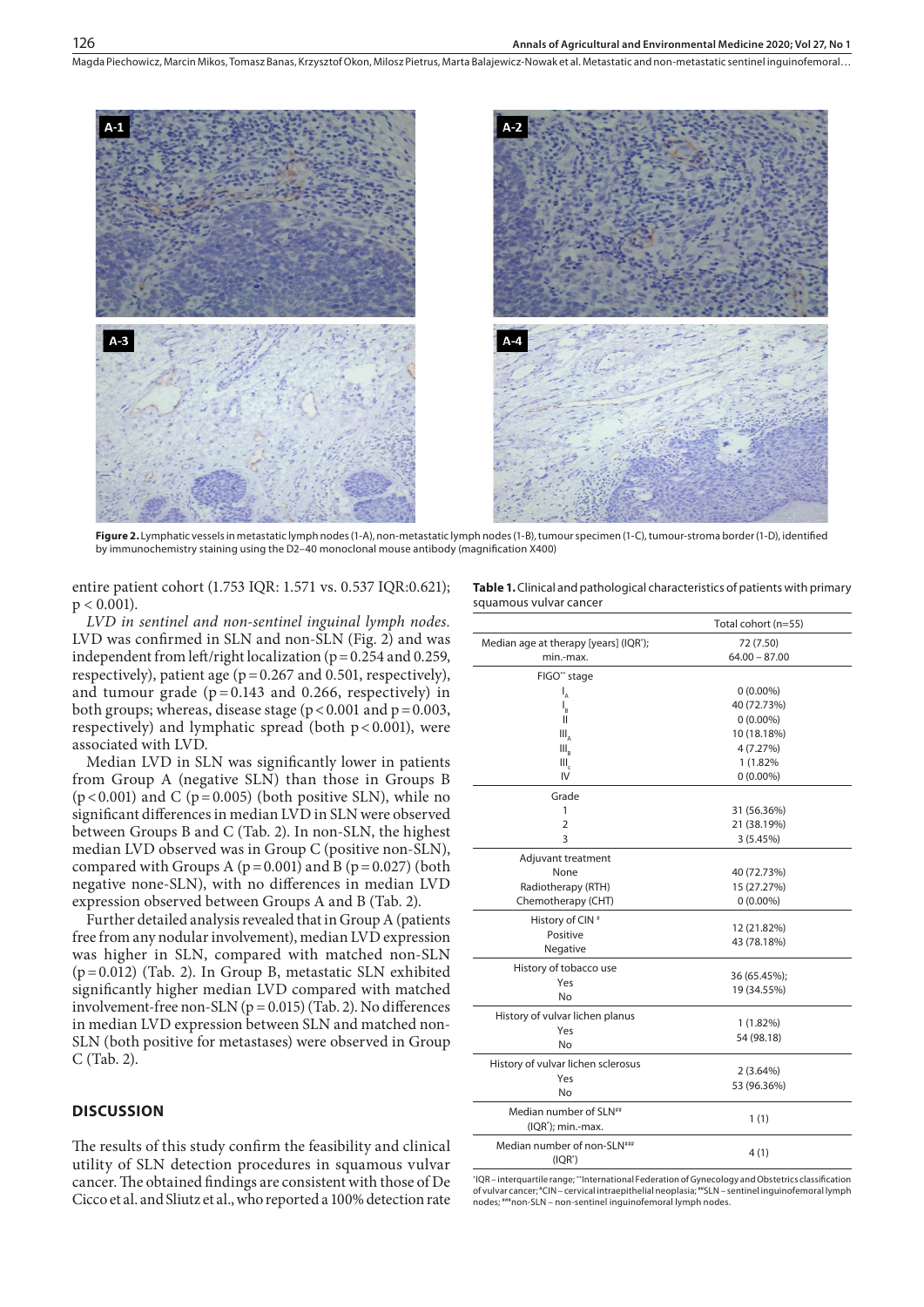using Technetium-99-m-labeled nanocolloid, with or without blue dye [11, 12]. Additionally a meta-analysis performed by Brincat et al. confirmed the safety and feasibility of SLN biopsy in vulvar cancer [13].

There is increasing evidence to support the promotion of metastasis by primary tumours through induction of the formation of a supportive microenvironment in a secondary organ site, termed the pre-metastatic niche [14]. Niche formation occurs as an ordered temporal sequence of events, one of which is lymphangiogenesis. There is experimental data demonstrating that primary tumours induce the growth of new lymphatic vessels within draining lymph nodes before they metastasize [15]. The expansion of the lymphatic network in draining lymph nodes has been referred to as the 'lymphvascular niche' [7]. It is likely that the endothelium of newly-formed lymphatic vessels promotes the lymphatic spread of tumours; however, the roles of lymphatic vessels within the pre-metastatic niche in the metastasis of human cancer are poorly understood and rarely investigated. Modification of the microenvironment to facilitate development of a secondary tumour in lymph nodes initiated by a primary tumour before, and independently of, the physical presence of metastatic cancer cells, has been observed in human cancers, including breast and tongue carcinomas [9]. The current study examined the process of lymphangiogenesis in squamous cell primary vulvar cancer by measuring lymphvascular density within tumours, peri-tumourally, and in sentinel and non-sentinel inguinal lymph nodes. Although LVD is not universally recognized as a measure of lymphangiogenesis, there is agreement that the lymphatic system initially present within and around a tumour generally responds to lymphangiogenic growth factors by proliferation and/or sprouting, and the density of lymphatic microvessels is significantly increased during tumour development, which indirectly indicates lymphangiogenesis supporting metastasis [16].

Lymph vascular density was higher in peritumour stroma than within tumours of the vulva, and both within- and peritumour LVD was independent of tumour stage. The difference in density of lymph vessels between the tumour and peritumour stroma is typical of both human tumours and animal models [17]. Although the intratumour lymphatic system provides an interface for lymphatic vessel invasion and metastasis, they are not considered crucial for increasing lymph node metastasis [18]. In some human cancers, intratumour lymphangiogenesis correlates with lymph node metastases, while in others there is no such correlation [19, 20, 21]. The results of an investigation of vulvar cancer reported by Goes et al. suggest that increased intratumour LVD is associated with a lower rate of lymph node metastasis and favorable prognosis in vulvar squamous carcinomas [22]. Compared with tumour lymphangiogenesis, lymph node lymphangiogenesis is poorly investigated in human cancer, hence its role remains largely unexplored.

The most interesting finding of the current study is the demonstration for the first time of differences in lymphvascular density in inguinofemoral lymph nodes in squamous vulvar cancer. In cases with no lymph node metastases, the density of lymphatic vessels in the sentinel lymph nodes was higher than that in non-sentinel nodes. Median LVD was significantly lower in negative SLN, compared with both positive SLN and negative non-SLN. The data obtained in the current study confirm that the only

independent factor significantly correlated with high LVD in SLN was the presence of metastases, whereas tumour stage, tumour grade, and patient age were not associated. Similar changes in lymph nodes were detected in animal models of cancer lymphangiogenesis [23]. The findings of Ishii et al. suggest that, in oral squamous cell carcinoma, the primary tumour actively induces lymphangiogenesis in SLNs prior to the onset of metastases, and that tumour-derived VEGF-C is important in this process [24]. Lymphangiogenesis in the regional lymph nodes is an independent prognostic marker in rectal cancer patients after neoadjuvant chemotherapy, as determined by Jacob et al. [25]. Increased SLN metastasis and lymphangiogenesis is associated with metastatic involvement of non-sentinel axillary lymph nodes in breast cancer [26].

The observations of squamous vulvar cancer in the current study appear to support the hypothesis that lymphangiogenesis and lymphatic remodeling are associated with the spread of lymphatic cancer. According to this hypothesis, primary tumours might prepare subsequent sites for metastasis. Hence, alterations in the lymphatic system of the tumour would facilitate the migration of tumour cells into sentinel lymph nodes [27]. New lymphatic vessels in tumour-draining lymph nodes could represent a metastatic niche for cancer cells, which facilitate further metastatic transformation of tumour cells, and potentially increase the spread of tumour cells to distant sites in the body [28]. Moreover, SLN lymphangiogenesis can contribute to the inhibition of anti-tumour-specific immune responses [29].

The large disproportion in the number of patients between the study groups may be considered a potential limitation of the study. Although the authors acknowledge that the results must be interpreted with caution; however, vulvar cancer is a rare gynaecological malignancy. Additionally, suspicion of lymph node involvement is a core contraindication for SLN procedure; therefore, in every patient lymph node metastases were mandatory excluded, based on clinical examination and imaging tests. This is the reason for the large disproportion between study groups, this is the result of the proper selection patients not influencing a collection bias. The strength of this study was its comprehensive analysis of LVD in SLN and non-SLN; additionally, every cases of vulvar cancer was confirmed in histopathological reevaluation of specimens that were independently assessed by two experienced pathologists to confirm their diagnoses and classifications.

Further studies are required to ascertain tumour-induced changes in regional and distant lymphatic systems, and their roles in cancer development and progression in the context of rapidly expanding targeted therapy approaches.

## **CONCLUSIONS**

The data obtained allow the authors to make the following conclusions:

- 1) SLN detection by an experienced surgeon is a safe and feasible procedure in vulvar cancer, that can facilitate reduction of the adverse effects associated with inguinofemoral lymphadenectomy in selected cases.
- 2)A significantly higher median peri-tumour LVD was observed, compared with intra-tumour LVD, irrespective of tumour grade or disease stage, which was not associated with SLN or non-SLN involvement.